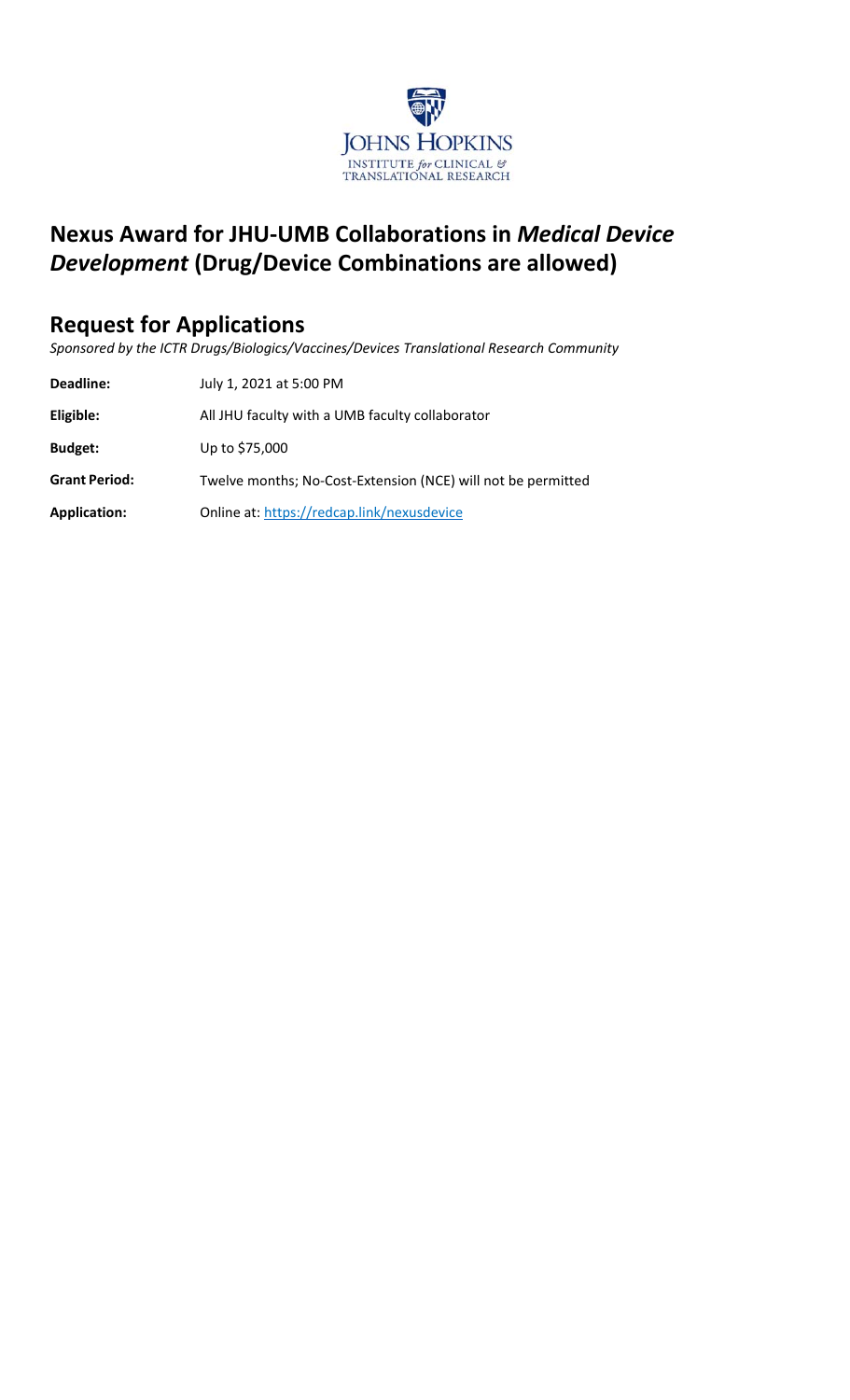### **NEXUS GRANT PROGRAM OVERVIEW**

The ICTR has three Translational Research Communities at JHU:

- 1. Drugs/Biologics/Vaccines/Devices
- 2. Biomarkers and Diagnostic Testing
- 3. Behavioral, Social and Systems Science

All three communities are supporting pilot Nexus grants which are designed to accelerate research by providing rapid, targeted funding to address critical gaps in clinical and translational research, be it taking a clinical observation into the lab, testing a technology or intervention in the clinical setting, or using funding to obtain data required to apply for a translationally focused R01.

**Given the current partnerships between the respective Institutes for Clinical and Translational Research at Johns Hopkins and UMB, this specific Nexus award will be used to fund medical device development activities on projects that represent a collaboration between UMB and JHU translational scientists.** 

#### **PROGRAM DETAILS**

### *Eligibility*

- Eligible submissions must be translational projects with clear endpoints and a realistic timeline for completion within the twelve-month funding period.
- Any faculty member at Johns Hopkins University collaborating with UMB faculty on a translational project is eligible to apply for a Nexus grant.
- Undergraduates, graduate students, and postdoctoral fellows are **not eligible** to apply as Principal or Co‐ Investigators for pilot grants.
- Awarded Nexus PIs are not eligible to apply for a new Nexus project in the following grant cycle.
- If awarded, the start date of the 12‐month grant will be approximately 30 days post the Nexus submission deadline, after all applicable institutional and external regulatory requirements (i.e. FDA IND/IDE and NCATS) have been satisfied.
- **All spending must be completed by June 30, 2022**

### *Conflicts of Interest*

At the time of application, before funds are awarded, and throughout the project period, it is the responsibility of the awardee and all members of the study team to report any financial or fiduciary interests that might appear to present a conflict of interest. These interests must be reported to each investigator's ICTR and the institutional office responsible for managing conflicts of interest (i.e. the Office of Policy Coordination at Johns Hopkins and the Conflict of Interest Officer at UMB). The presence of a conflict of interest does not disqualify investigators from receiving this award but will require the review and management of this conflict by the responsible institutional entity. Failure of any member of the study team to disclose all such conflicts could result in the termination of this award and the disallowance of all study costs. Applicants should refer to their institutional conflict of interest policies for more information about what constitutes a conflict and associated reporting responsibilities.

#### *Funding Restrictions, Terms and Conditions*

- Requests must be no more than \$75,000 in direct costs. **Requests exceeding \$75,000 will not be reviewed.**
- **No‐cost extensions will not be granted. No exceptions will be made.**
- Indirect costs should not be included in the budget.
- Grants can be used only for support of projects conducted at Johns Hopkins with sub‐agreements of up to 50% for UMB faculty collaborators.
- Nexus funds may be used for faculty salary.
- Nexus funds may be used for fellow and staff salary support, as well as for stipends paid to undergraduate or

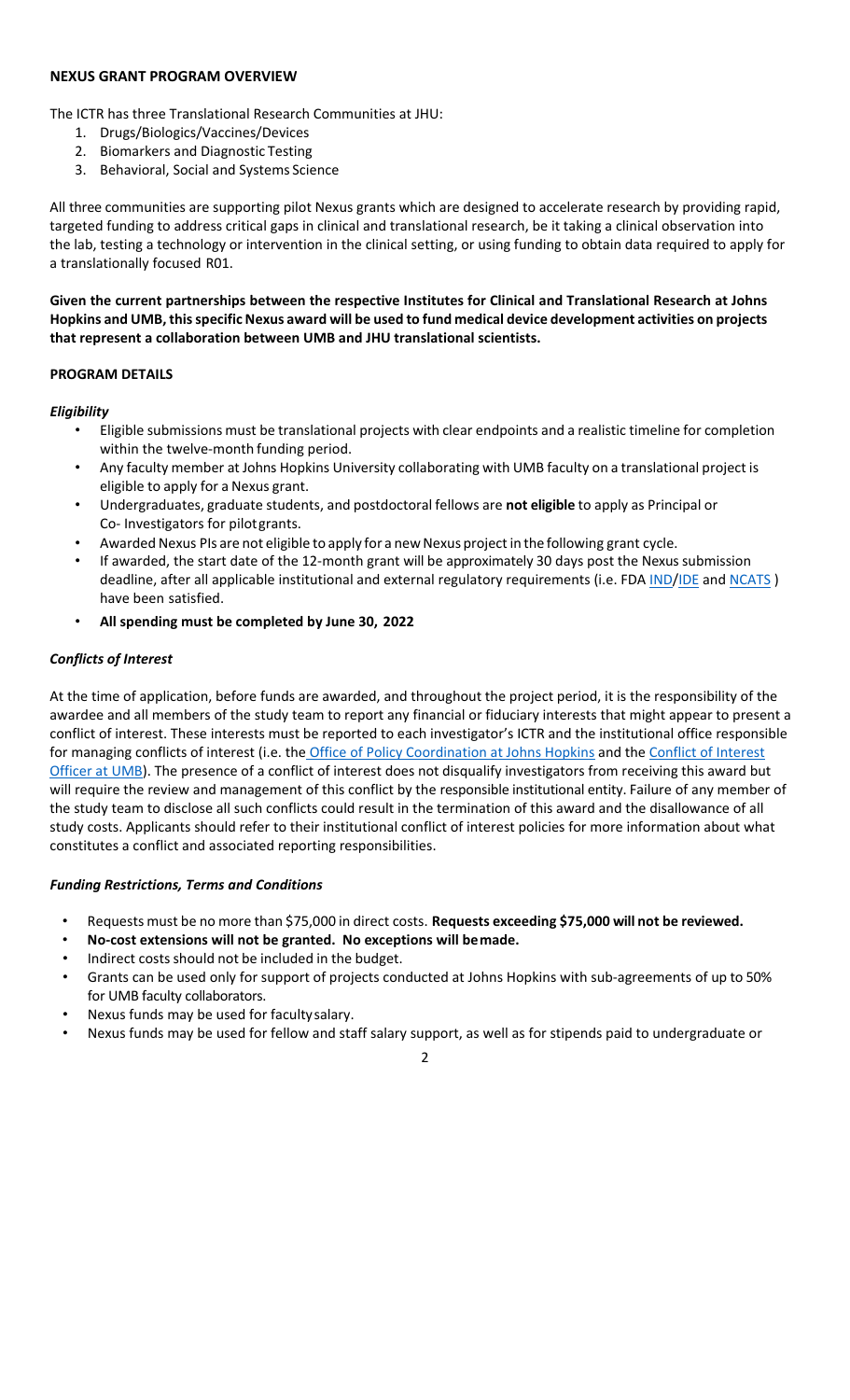graduate students at Johns Hopkins.

- Nexus funds **may not** be used for travel to present results at established meetings or conferences.
- Nexus funds **may not** be used for **capital** equipment defined as "an article of nonexpendable, tangible property having a useful life of more than one year and an acquisition cost of \$5,000 or more perunit."
- If awarded, failure to comply with terms and conditions of the Nexus program may result in termination of funding.

#### **APPLICATION PROCESS**

**Applications must be submitted through the Nexus Grant Program ICTR REDCap form, located here:** https://redcap.link/nexusdevice

The grant application includes the following **seven mandatory components**:

- **Specific Aims** (1‐page limit).
- **Research Plan** (3‐page limit) which includes a proposed project timeline and specifies what work will be conducted at JHU versus UMB. \*
- An **itemized budget**, with line item detail to the \$1000 level, which contains the budget requirements for both the JHU and UMB scopes of work (direct costs only) and **must be created using the Microsoft Excel template provided in the application**. **The complete budget, which includes a statement of work for the UMB site**, is not included in the total plan page limit.
- **Budget justification**
- Biographical sketch (NIH‐format) for the JHU PI.
- Biographical sketch (NIH‐format) for the UMB Faculty Collaborator.
- "**Other Support**" for the PI, **and** if applicable, a list of other funding sources that will be used to cover other costs associated with this project

\* NOTE: A **reference list** of up to 30 references may be included but is optional

**All application materials including the study budget should be saved into a zip file**\* named: *PI Last name\_ DDMMMYY* and uploaded into the REDCap application.

*[\*To create a zip file, right click the folder and select "Send to", then select "Compressed (zipped) folder".* *A new zipped folder with the same name is then created in the same location.]*

3